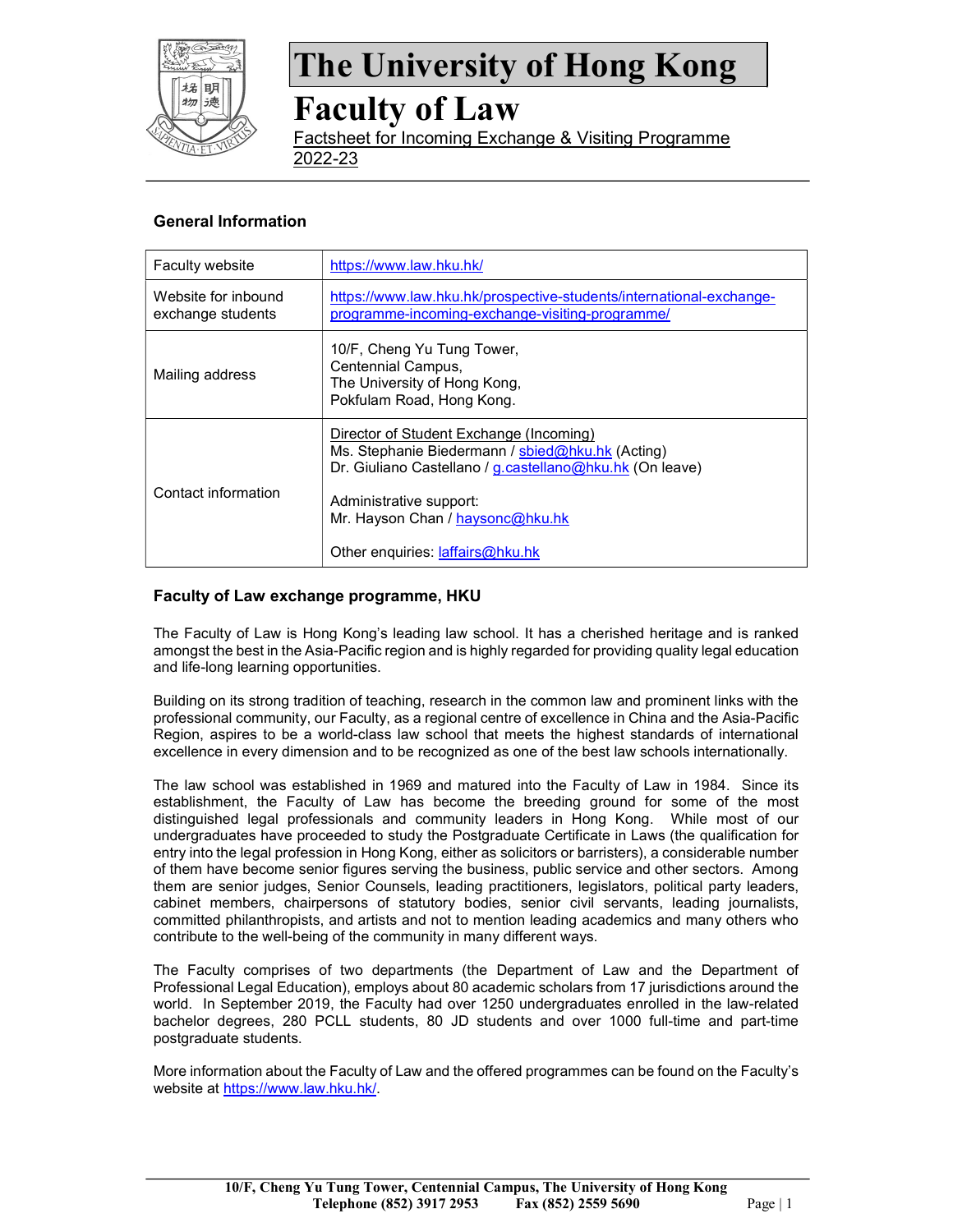

Faculty of Law

Factsheet for Incoming Exchange & Visiting Programme 2022-23

### Admission Requirements

Generally, students should demonstrate good academic performance with a grade point average of 3.33 (which converts to the letter grade of B+) on a 4.3 scale. Applications with a slightly lower GPA will be considered if justifications are provided. Given that different universities adopt different grading systems, the Director of Student Exchange (Incoming) retains overriding discretion in mapping between different grading systems and deciding whether to accept nominations for admission as exchange and visiting students from your home institution. In addition, students should have completed at least 1 year of law studies prior their exchange study. For students enrolled in a double degree programme of Law, the grade point average of their law subject will be taken into account.

Except for some courses offered in the LLM(Chinese Law), the teaching medium for most of the courses offered by our Faculty is in English. Following the University's entry requirement for incoming exchange students, both native and non-native English speakers are required to submit a valid and acceptable English Proficiency Proof. For instance, applicants should achieve an overall band of 7 with no subtest lower than 6.5 in IELTS Academic Module, or a score of 97 in the TOEFL internetbased test.

## Tentative Dates of Semesters and Nomination Deadlines

#### Academic Year 2022-23

| 1st Semester             |                           |
|--------------------------|---------------------------|
| First Day of Teaching    | 01.09.2022 (Thu)          |
| Last Day of Teaching     | 30.11.2022 (Wed)          |
| <b>Assessment Period</b> | $08.12.2022 - 23.12.2022$ |
| 2nd Semester             |                           |
| First Day of Teaching    | 16.01.2023 (Mon)          |
| Last Day of Teaching     | 29.04.2023 (Sat)          |
| <b>Assessment Period</b> | $08.05.2023 - 27.05.2023$ |

Nomination deadlines are normally established as follows: For students applying for the September/Fall term: March 31 in the same calendar year For students applying for the January/Spring term: August 31 of the previous calendar year.

### Online Nomination and Application

Exchange partners are required to nominate their students via the online nomination system (https://goglobal.hku.hk/incoming/partner/auth/login) and upload the official transcript and English proficiency test report (or English Language Proficiency Statement, for native English speakers) to the system. Nominees will be informed of the online application procedures by email (via our International Affairs Office) in September / April, and are required to upload the passport copy, personal statement and CV during the online application.

Exchange partners are encouraged to submit their nominations for Spring Semester during the application round in August.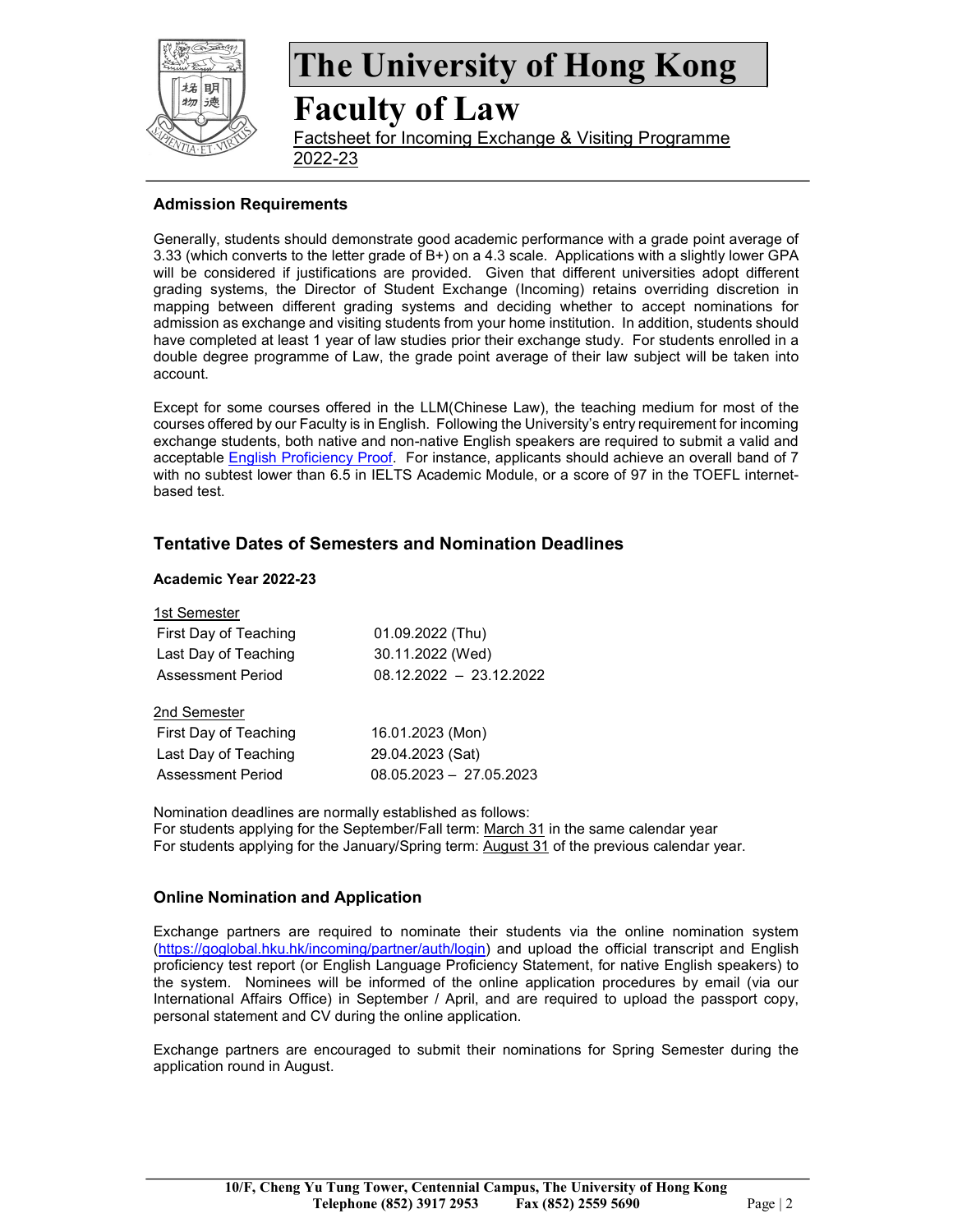

# Faculty of Law

Factsheet for Incoming Exchange & Visiting Programme 2022-23

## Master Registration

Students will receive their HKU university Number (UID) & Portal Account by email around 1 to 2 weeks before their exchange semester starts. They should follow the instructions at https://aal.hku.hk/studyabroad/support.php?pid=5&type=incoming to complete the registration process.

### **Orientation**

The Faculty-level orientation session for incoming exchange students is normally scheduled during the last week in August (for 1<sup>st</sup> semester and full-year exchange students) or  $2<sup>nd</sup>$  week in January (for 2<sup>nd</sup> semester students). All incoming exchange students must attend the orientation before their commencement of the exchange studies. The International Affairs Office will also arrange a daylong orientation for all incoming exchange students. Details of Weeks of Welcome (WoW) programmes for incoming exchange students are available at: https://wp2.cedars.hku.hk/nonlocal/

Details of the Faculty-level orientation session will be provided by email in due course.

### Selection of Courses

Exchange students should select courses according to the Faculty's regulations, procedures and rules. The normal course load for HKU LLB students is 30 credits (i.e. equivalent to 5 LLB courses) in each semester; or 60 credits (i.e. equivalent to 10 LLB courses) for one academic year. With the prior approval from their home university, exchange students should inform the faculty office by email (laffairs@hku.hk) if they wish to opt for one of the following variations of workload for each semester:

- i. a reduced workload of 24 credits; or
- ii. a reduced workload of 4 courses (for eligible students to take Postgraduate Electives); or
- iii. a maximum load of 36 credits.

For students who wish to enroll non-law courses offered by other faculties, approval must be sought from the respective units, and the final approval rests with the offering department. Please also note that students are permitted to enroll 6 credits (i.e. equivalent to 1 HKU course) of non-law subjects in each semester.

Course availability varies from year to year subject to the availability of teaching resources and student enrolment. However, the majority of LLB courses will normally offered annually. Please refer to the website of Faculty of Law (https://course.law.hku.hk/law-electives/) for the list of elective courses offer in 2021-22 for reference. Please note that courses listed under "Core courses" and "PCLL Pre-requisites" of undergraduate courses are not open to exchange students. Some taught postgraduate courses with course code LLAW6XXX are open to designated JD students from North America only.

A detailed guideline for course selection as well as the final course list offered for exchange students will be provided by email in August (for exchange students in the 1<sup>st</sup> semester and full-year) and December (for exchange students in the 2<sup>nd</sup> semester).